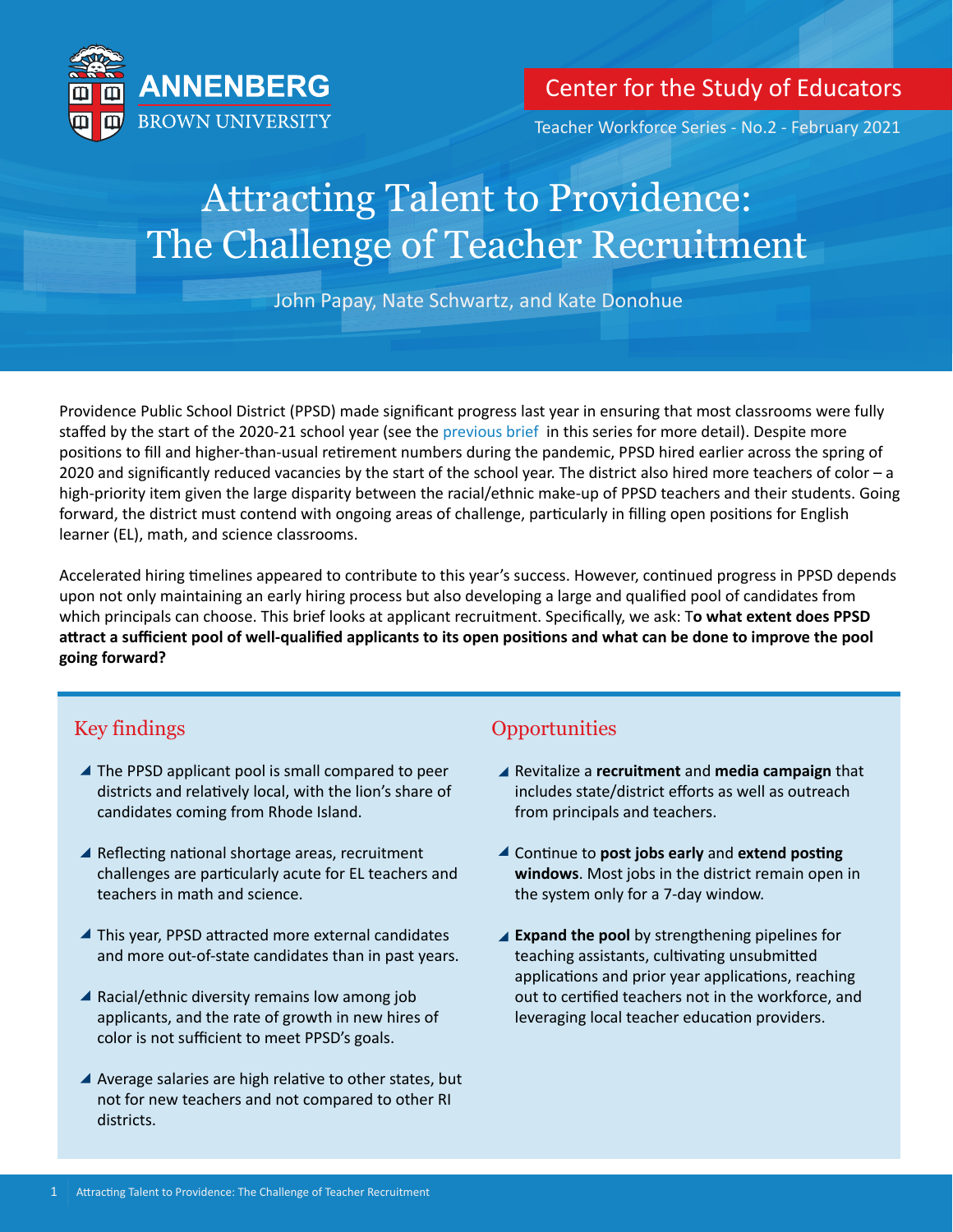Using data from PPSD's application database and human resources system, we find that Providence attracts relatively few applicants for each open position, and the teachers who apply tend to be mostly white and mostly local. Despite the pandemic, the district made some modest improvements in 2020, but substantial changes will require a redoubling of efforts in 2021.

As part of our ongoing research-practice partnership with PPSD and the Rhode Island Department of Education (RIDE), th[e Center on the Study of Educators a](https://annenberg.brown.edu/educators)t the Annenberg Institute has been exploring teacher staffing in the state. We have combined rich datasets from several sources to better understand these processes. This is the second in a series of briefs describing the teacher workforce in Providence. Our first described PPSD's successes and challenges in filling teacher vacancies before the start of the year. Our next will explore teacher retention.

# The PPSD applicant pool is small and local

Over the past several years, Providence has had about 200 open positions that are posted externally. On average, each position that is posted externally receives 13 applications, 5 from internal candidates and 8 from external applicants. This compares unfavorably to other districts – nationally, the average teaching position receives 28 applications.<sup>1</sup>



#### PPSD receives few applications relative to other districts

Figure 1: Comparison of applications in PPSD over time to national average

The number of *applications* submitted to each position tends to overstate the attractiveness of teaching in the district, as many candidates apply to more than one position. If the district has 10 high school science positions to fill, having 5 applicants who apply to all of these positions will lead to vacancies at the start of the year. Instead, we prefer to focus on the number of unique *applicants* for each position (i.e., the number of individual applicants divided by the number of posted jobs).

Here, Providence falls well short of other districts. Over the past 4 years, PPSD has attracted only about 2 unique external applicants per externally posted teaching position, while other districts routinely attract many more.<sup>ii</sup>

One reason why the applicant pool is quite small in PPSD is that the teacher labor market is quite local. In general, teachers tend to teach close to where they grew up or where they completed their preparation program.<sup>iii</sup> We see the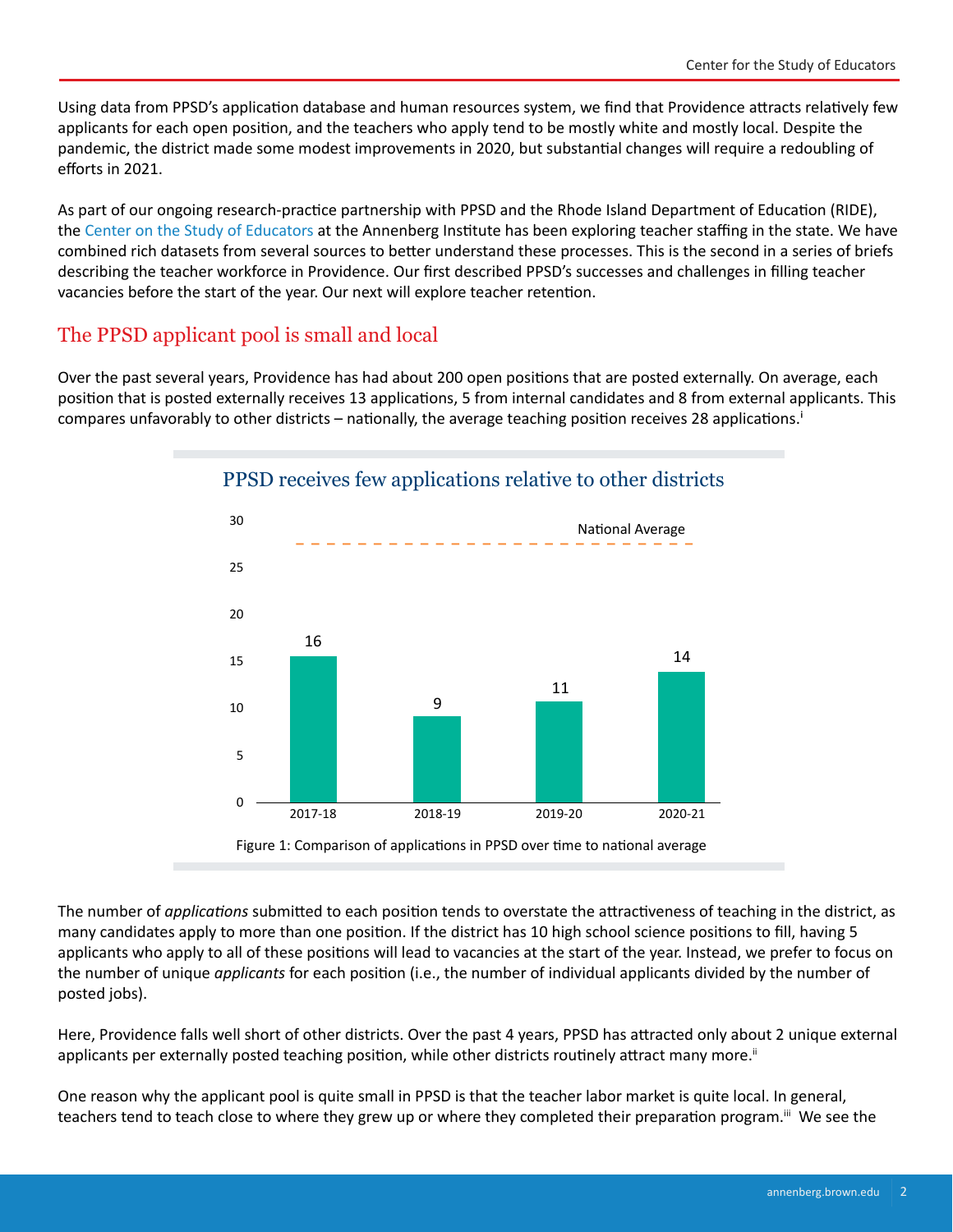

same patterns in Providence – over the past 4 years, 70% of external applicants to PPSD teaching positions are candidates who live in RI, and 15% are currently teaching in other RI districts.<sup>iv</sup> Despite close proximity, only about 55 external applicants (13 %) each year come from Massachusetts and 10 (2.4%) from Connecticut.

One implication of this local labor market is that many candidates are prepared by RI teacher education programs. Nearly half of early-career external applicants come from a RI teacher education program, overall and in high-needs areas, mostly from Rhode Island College and the University of Rhode Island.

#### Recruitment challenges are particularly acute for EL teachers and teachers in math and science

Application averages mask clear differences across subject areas. Some types of positions – like elementary school generalists – are much more popular than others that are hard-to-staff – such as math, science, EL, and special education. In Providence, each elementary generalist position receives 17 external applications, while mathematics and science positions receive half as many.

# Over the last several years, only elementary and social studies positions attract more than 10 external applications per position



Figure 2: Average number of external applications per position, by subject area, 2017-2020

Not only do hard-to-staff positions receive fewer applications, but the applicants tend to be less experienced and less likely to hold the proper certification. For example, among candidates for elementary generalist positions, 97% report having prior teaching experience and 70% report holding a relevant certification. By contrast, 20% of STEM applicants report having no prior teaching experience and only 30% report having a valid STEM certification. This has serious implications for staffing – PPSD posted 55 STEM positions for the 2020-21 school year but attracted just 116 external candidates. Only 33 of these candidates reported holding appropriate certification.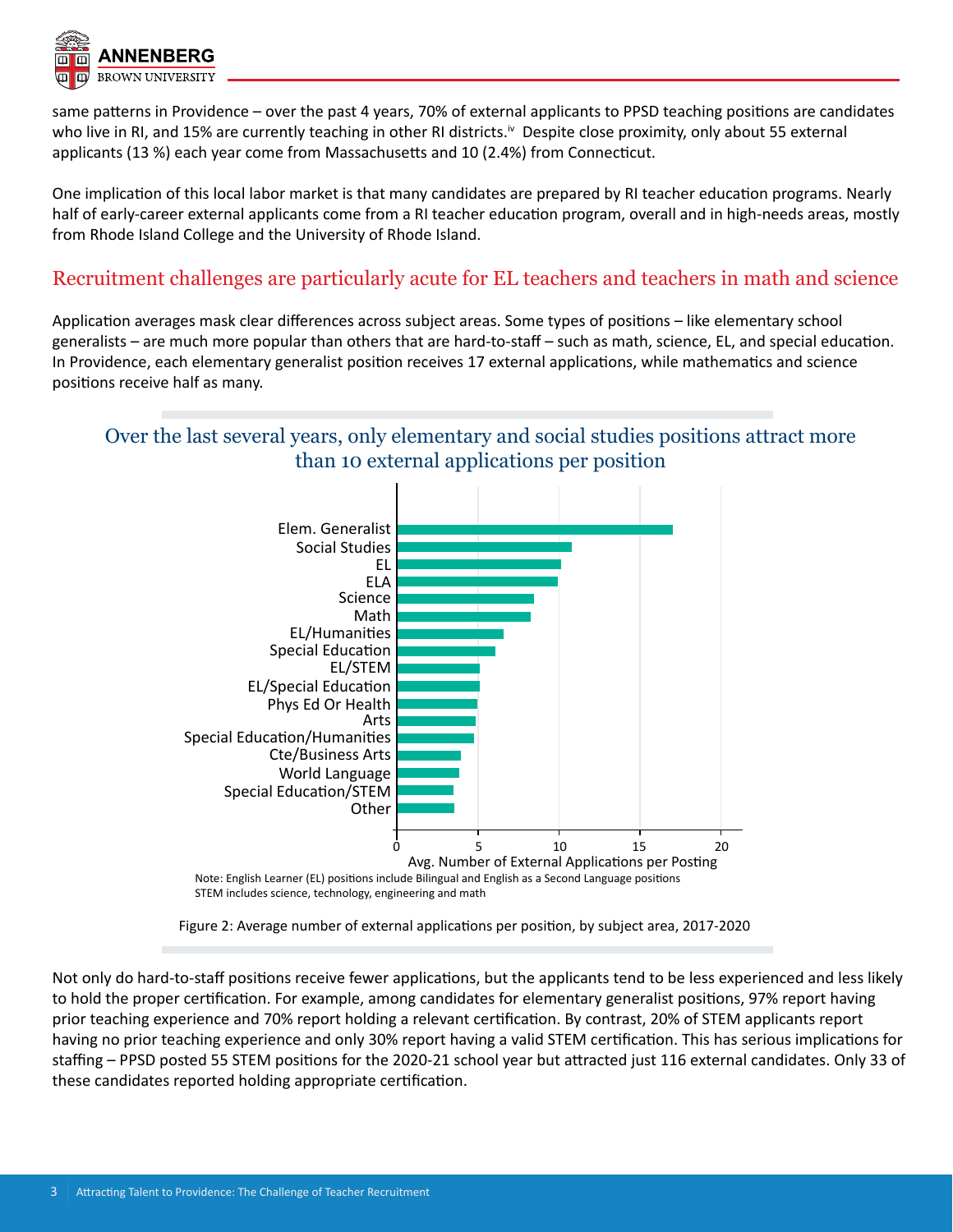# This year, PPSD attracted more external candidates and more out-of-state candidates

The Rhode Island Department of Education invested in a statewide recruitment campaign starting early in the summer of 2020 to attract teachers to the state. PPSD also restructured its Central Office support of teacher hiring. And, RIDE passed new guidance that provided full reciprocity to teachers who were licensed in Massachusetts and Connecticut. The pandemic also affected many applicants' decisions about when and where to apply. While it is difficult to draw conclusions about the impact of any of these factors, we do see that PPSD's recruitment efforts were somewhat more successful this year than in past years.

These improvements mainly happened in two areas:

**Out-of-state applicants.** While the number of local (RI) applicants has remained quite flat over the past four years, the number of out-of-state applicants has increased. In particular, in the past 3 years 11% of applicants came from Massachusetts. In 2020, 17% did.

**Non-high-needs subjects.** Most of the increase comes in subject areas that are not high-needs. While the total number of applicants to high-needs positions has increased, so has the number of open positions. Thus, the total number of unique applicants per position has remained quite flat over the past 4 years. Instead, much of the increase in applications has come for other positions, such as English language arts and social studies positions.



PPSD attracted more out-of-state applicants this year, but saw no increase in applicants per position to high-needs subjects

Figure 3: Unique number of applicants overall (left) and per posting (right), over time.

# Racial/ethnic diversity remains low among job applicants, and the rate of growth in new hires of color is not sufficient to meet PPSD's goals

One key challenge – and central goal of Providence's Turnaround Action Plan – is to ensure that the PPSD teacher workforce better represents the racial and ethnic diversity of the student body. Nearly 80% of PPSD teachers identify as white, while 81% of students identify as Black or Latinx. In 2020, 74% of applicants were white, 7% Hispanic, 6% Black,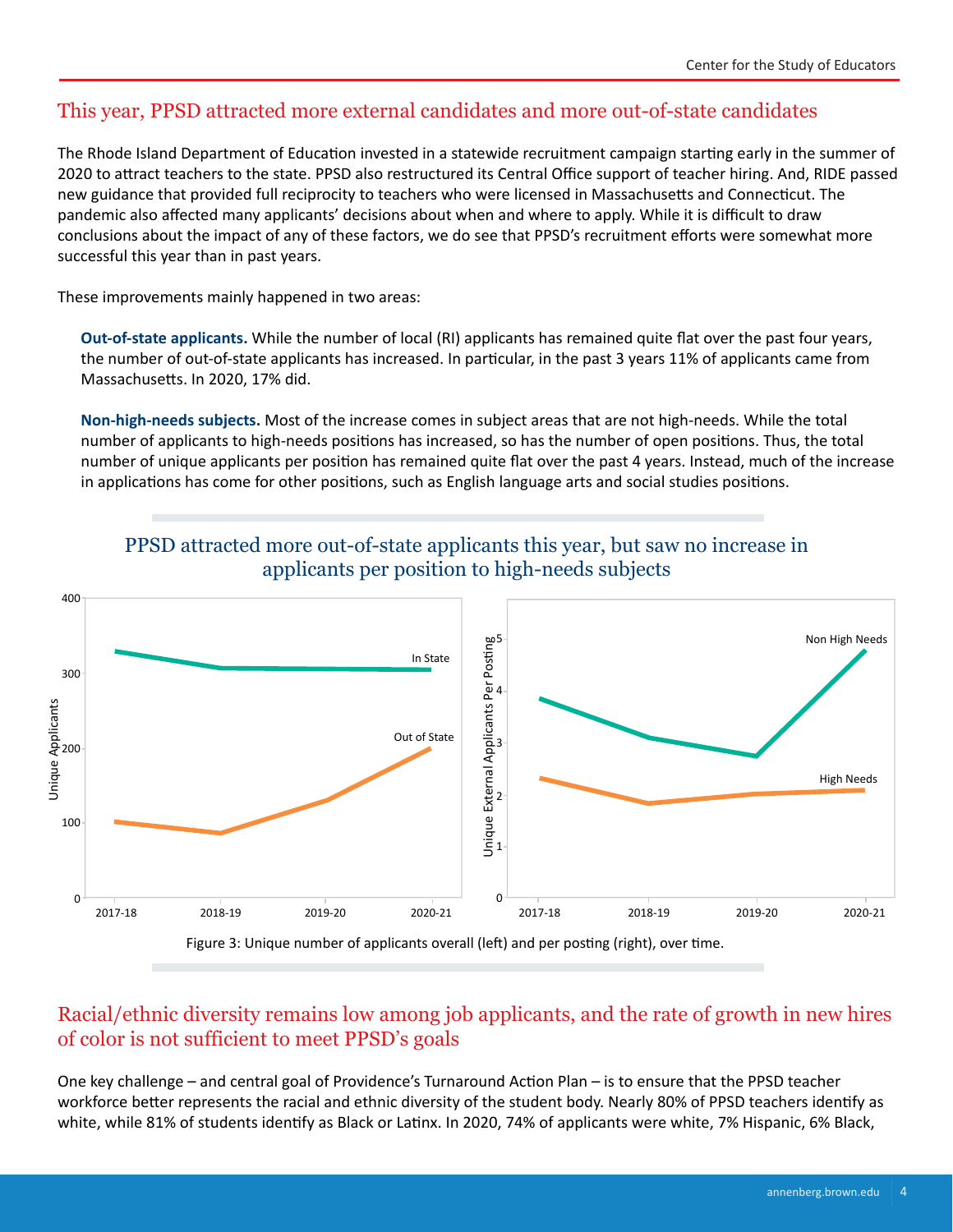

4% Asian, and 4% of two or more races. Applicants are thus more diverse than the teacher workforce, but similar to the racial make-up of new hires.



#### PPSD applicants are somewhat more diverse than the workforce and similar to new hires

Figure 4: Proportion of teachers, applicants, and new hires of color in PPSD for the 2020-21 SY.

This pattern is both promising and problematic. On the one hand, PPSD principals are hiring teachers that reflect the racial diversity of the applicant pool. However, to meet the goals stated in the Turnaround Action Plan, PPSD would need to ensure that fully half of all new hires were teachers of color. This suggests two parallel opportunities – PPSD must continue to attract more candidates of color and, if increasing the diversity of the workforce is a priority, prioritize hiring candidates whose backgrounds reflect those of their students.

At the same time, the applicant pool has increased in linguistic diversity over the past several years. Given the district's needs to support multi-lingual learners (MLLs) and to respond to the Department of Justice consent decree related to instruction for these students, it is reassuring that nearly 40% of external applicants reported that they could speak at least some Spanish.

# Overall salaries are high relative to other states, but not for new teachers

Although salary is not the driving force behind teachers' career decisions, on the margin it does matter for recruiting and retaining teachers. Providence's teacher salaries offer some clear opportunities for recruitment, but highlight some important constraints.

Overall, PPSD salaries are high relative to other large districts across the country – the average PPSD teacher earned \$71,409 in 2019. In general, Rhode Island as a whole has relatively high teacher salaries compared with other states. A recent analysis by the Economic Policy Institute found that Rhode Island teachers were among the highest paid relative to similar professions. This is a clear opportunity for recruitment, highlighting the relatively high pay for Rhode Island teachers.

However, this average hides the fact that teachers, and particularly early career teachers, earn relatively low salaries compared with counterparts in other Rhode Island districts. This is true for two reasons.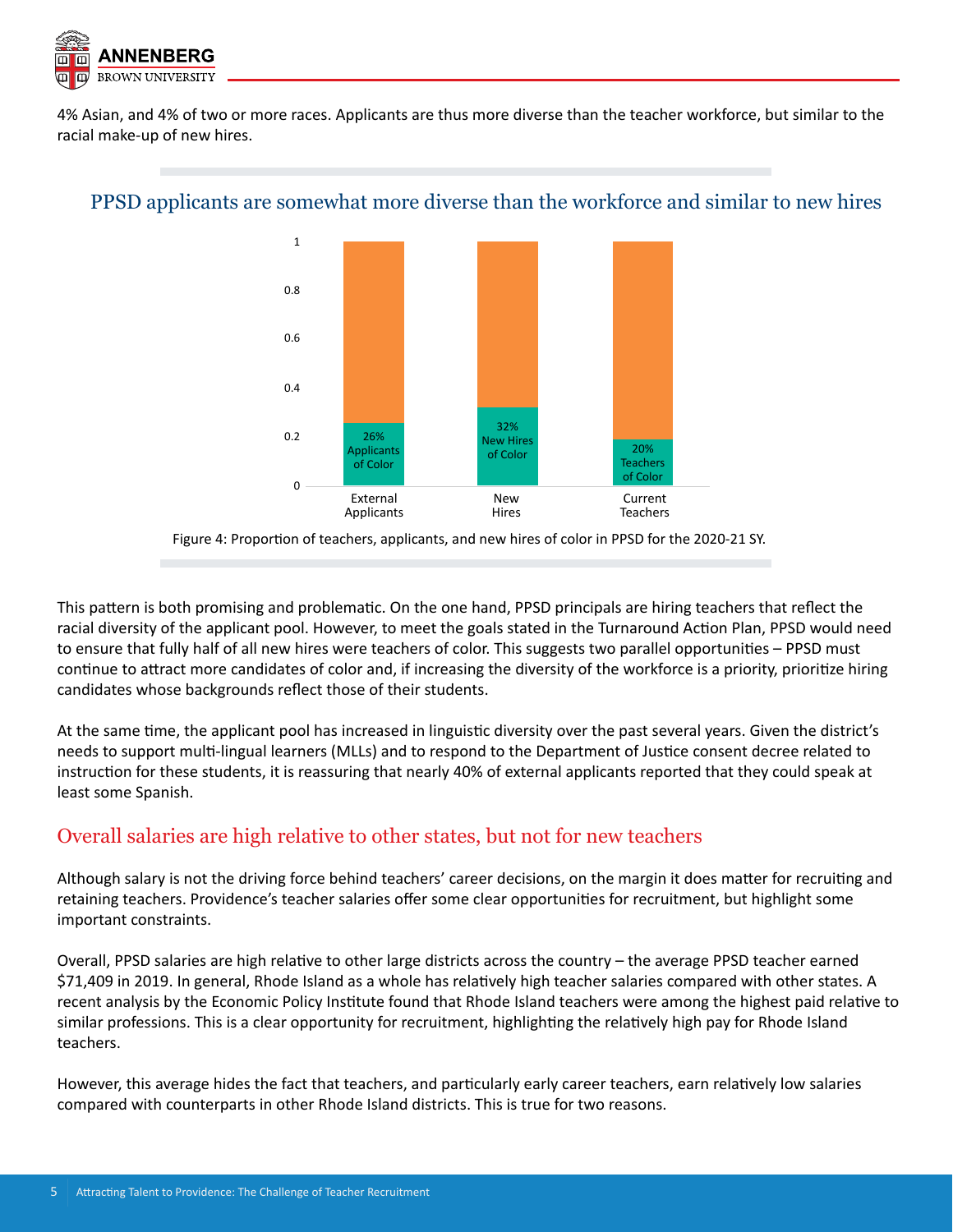First, the PPSD salary scale is back-loaded, with teachers' salaries improving rapidly over the first decade in the classroom. Providence teachers with 10 years of experience and no graduate credit earn \$73,440, ranking 8th of 148 large urban districts in the country. In contrast, novice PPSD teachers rank only 88th in salary level among the 148 large urban districts.





Second, the high pay for RI teachers in general means that salaries for PPSD teachers fall somewhat below those of other RI districts, again particularly for novice teachers. Novice teacher salaries fall 2.1% below the average of other districts in the state, while those at the highest end of the scale are 1% below the average district.

# Looking Forward: Clear opportunities for improvement

The district goal of developing "World Class Talent" in PPSD is to ensure that the district can staff all classrooms with a diverse set of highly effective teachers. This entails several key challenges - retaining effective educators, supporting teachers to be effective in their classrooms, and developing teachers' capacities to improve instruction. However, any strategy to staff classrooms effectively also requires efforts to recruit a large, diverse, and well-qualified applicant pool. Here, PPSD has traditionally struggled.

Encouraging teachers to apply to positions is a multi-faceted challenge. We know that local labor markets matter teachers tend to work close to where they grew up or completed their teacher preparation.<sup>Y</sup> As teachers are choosing among possible districts, things like pay matter. And, teachers are more likely to want to work in schools and districts that provide supportive working conditions, including strong school leaders who manage the school effectively and enable teachers to be successful. Improving all of these dimensions - the local supply of qualified candidates, compensation, and the professional environment in schools – can help with teacher recruitment.

However, the recruitment *process* itself is also key. There are two key aspects to recruiting world class talent:

- (1) attracting large enough pools of well-qualified candidates to apply to teaching positions in the district, and
- (2) ensuring that the best of these candidates become permanent hires.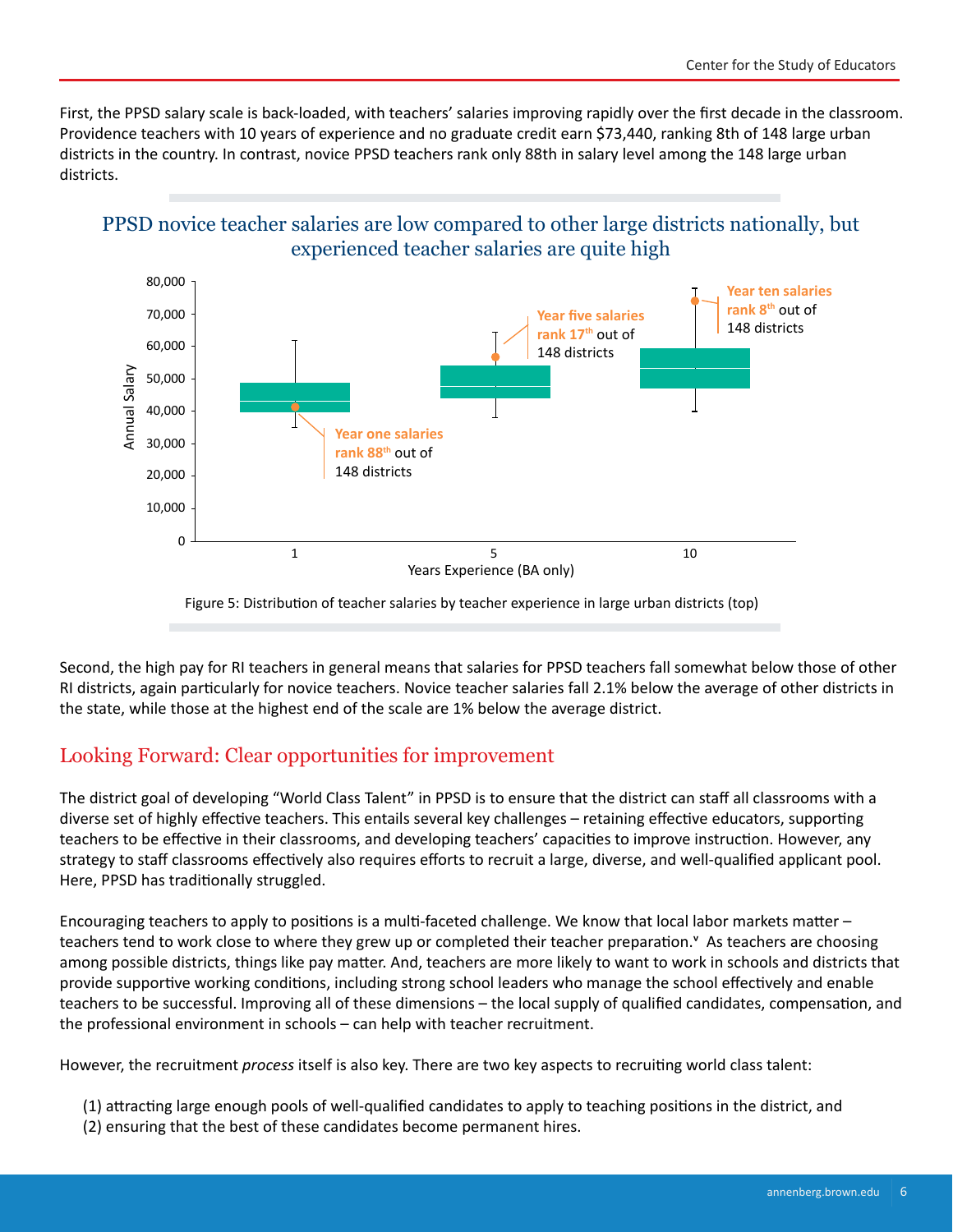

Schools and districts that aƩract many candidates begin by **building awareness and recruiƟng acƟve job seekers**. They also seek to **build the pool of future applicants**, expanding the supply and engaging in targeted outreach efforts to candidates who could become teachers. Once they have a strong pool, they work to cultivate top candidates. While we do not have much data on this conversion process in PPSD, we know that successful schools and districts invest substantially in this phase, staying in contact with promising applicants throughout the process.

Our data suggests several key areas for further investment:

**Building awareness & recruiting active job seekers to apply: Building a robust applicant pool requires that potential** candidates know that a school is hiring for positions that they are qualified for and believe that the school will be a good place to work.

*Refine and expand a recruitment and media campaign*. Recognizing some of the challenges in attracting applicants to teach in Providence, RIDE launched a nationwide social media campaign in June of 2020. This was well-warranted, as existing outreach efforts had been limited. Over the last two years, nearly two-thirds of applicants appear to have

# Recruiting Teachers of Color: Best Practices from the Field

States and districts across the country struggle to recruit teachers of color. Nationally, 80% of teachers are White, compared to less than half of students. Research suggests several promising approaches for addressing this challenge.

Districts and states have begun investing in diverse teacher pipelines, primarily through active engagement with local universities. Three prominent approaches have shown success:

- Authentic **university-district partnerships** enable open communication about hiring needs and facilitate feedback on the content and design of a program to better prepare teachers of color. $\vec{v}$
- **Grow Your Own partnerships** that recruit high school students to college and into the teaching profession promote a workforce that reflects the diversity in a local community.<sup>vii</sup> In these efforts, exposure to teaching is important; early experiences in teaching can lead Black men in particular to enter the profession.<sup>viii</sup>
- Teacher residency programs provide an alternative pathway to certification for promising candidates. These programs follow the medical residency model, placing pre-service teachers in classrooms for a year-long apprenticeship tied to coursework from a university partner. Across the country, teacher residency programs are far more diverse than traditional teacher preparation programs: 45% of teacher residents identify as people of color compared to just 19% of new teachers entering the field.<sup>ix</sup>

While a focus on longer-term pipeline development is critical, schools and districts have had shorter-term success by:

- Including current teachers of color on local hiring committees, which can facilitate a more inclusive hiring process.x Actively including educators of color has proven more effective than simply highlighting a diverse workforce in advertising material.
- ▲ Actively recruiting candidates from HBCUs or regional universities with more diverse student bodies.
- ▲ Encouraging promising candidates of color who do not have valid teaching licenses to apply anyway, and supporting these candidates to become emergency certified and eventually licensed.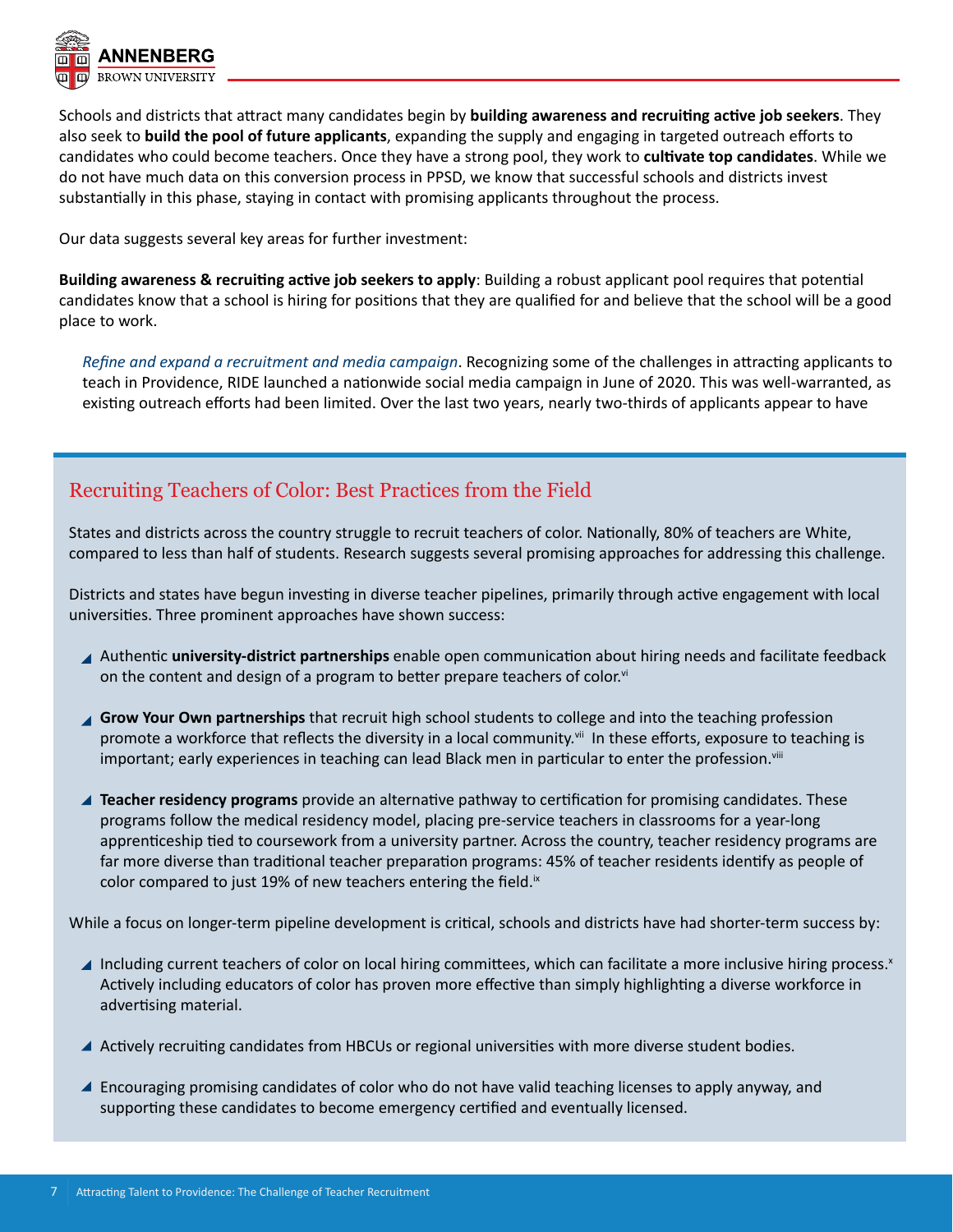found positions by actively searching for them -- 35% of external candidates listed their referral source as SchoolSpring, an on-line platform to which PPSD posts jobs, while another 21% listed the PPSD website.<sup>xii</sup>

This has implications for diversity as well. White candidates were much more likely to rely on SchoolSpring than teachers of color – 40% of White applicants but only 23% of applicants of color listed SchoolSpring as their referral source. As RIDE continues to expand the reach of the recruitment campaign by starting earlier in the hiring cycle, it can both increase the number of teacher applicants who know of open positions as well as showcase the opportunities and benefits of working for PPSD. Ultimately, we would expect such a campaign to result in a larger and more diverse applicant pool.

PPSD might also consider efforts that other districts have found successful, including:

- Post job opportunities in regional cities on free or low-cost job boards such as Indeed, Craigslist and TFA Opportunity Hub.
- Use social media advertising to better target qualified teacher applicants.
- Launch a referral campaign. 20% of applicants say they were referred by a district employee. This is a particularly important source for applicants of color – nearly 1/3 of Black and 1/4 of Hispanic applicants reported being referred by a district employee, compared to just 1 of every 6 White candidates.
- Leverage school principals to do additional outreach. Effective principals in other districts mount substantial recruitment efforts for their schools (see sidebar). In PPSD, some schools attract more candidates through referrals than others, suggesting that some schools may be engaged in this type of pro-active outreach.

*Post early and extend posting windows*. As we showed in our last brief, posting positions for external applicants earlier in the hiring season has real advantages. Positions posted earlier get more applicants and principals have a chance to select teachers before they take jobs elsewhere. The local teacher labor market is competitive. While few teachers move across districts, about 15% of external applicants to PPSD are current teachers in other RI districts.

Extending posting windows can also help generate more robust applicant pools as it gives more time for applicants to learn about the job. Most jobs in PPSD remain open only for 7 days. The district then closes the position before principals review applicants. Jobs that are not filled can be reopened -- in the last two years, half of all externally posted positions were reopened past the original 7-day window. Keeping job postings open and continuing to review applications until the position is filled could substantially increase the number of applicants for a given position. Jobs that were reopened for an extended posting window received over 50% more applications. When given the opportunity, many applicants also continue to apply. While 40% of external applicants apply to only one position, those who do remain actively apply to positions for an average of about one month. Extending posting windows would enable positions to capture more of these applicants.

**Expand the pool of possible candidates**. Districts across the country have taken a range of approaches to expanding the applicant pool, particularly for candidates from underrepresented groups and for teachers in high-needs areas. This includes both targeting teacher candidates who may not be active job seekers as well as providing pathways into the teaching profession. There are clear opportunities for similar approaches in Providence.

*Strengthen pipelines for Teaching Assistants.* The majority of the TA workforce identifies as Black (20%) or Latinx (35%). While nearly one-third of TAs have a post-secondary credential, very few transition to classroom teaching positions. Of the nearly 600 TAs who had worked in PPSD in the past three years, only 4 were classroom teachers in the 2020 school year. The district employs about 80 TAs of color who are under 45; 14 of them already have a BA degree and 9 have an AA degree.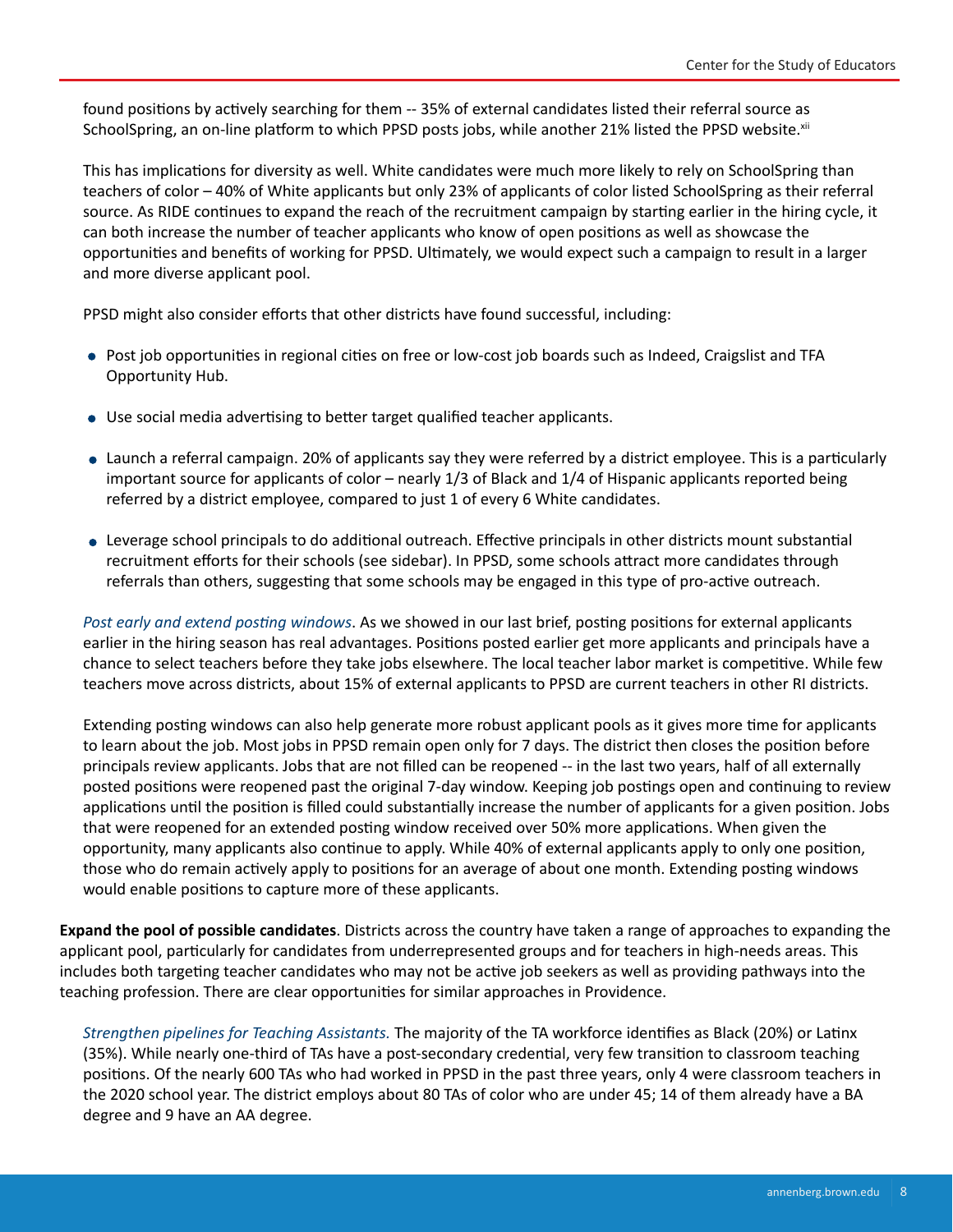

*CulƟvate unsubmiƩed applicaƟons and prior year applicaƟons*. Each year, 150 to 200 external candidates begin an application but do not submit it. Some districts have had success with low-cost outreach to these candidates, encouraging them to follow through and apply. About 40 of these candidates each year identify as Black or Hispanic. Similarly, 11% of applicants apply in more than one year. Low-cost outreach to applicants from past years – teachers who at one point expressed interest in working in PPSD – can help to boost the pool.

*Reach out to cerƟfied teachers not in the workforce*. In 2018-19, more than 2,000 valid RI cerƟficaƟons in ESL, math or science were not in use. While some of these certified teachers were teaching out-of-state or in private schools, many were likely living locally and not in the teaching workforce. Outreach efforts might encourage some of these candidates to return.

*Partner with local teacher education*. Only about 1/3 of RI teacher education graduates remain in-state. In part, hiring processes and late timelines and late timelines encourage candidates to take jobs elsewhere. As PPSD works to reform its hiring process, it can continue to leverage local teacher education programs. Hosting more pre-service candidates is a clear opportunity – teachers who do their student teaching in a school are much more likely to want to work in that school.<sup>xiv</sup> PPSD can also prioritize recruitment and support early hiring for promising candidates. While local teacher preparation programs currently produce predominantly White graduates who do not teach in hard-to-staff subjects, this is changing. Many providers are working to make their programs more diverse and to better meet the needs of the district. Research suggests that partnering more directly with local teacher preparation can improve the pipeline of candidates of color and in hard-to-staff subjects.xv

# Deliberate and Active vs. Generic and Passive. Evidence on Teacher Recruitment in Successful Schools

Researchers at Harvard recently studied the human resources practices in six highly successful high-poverty schools in a large city in Massachusetts.<sup>xii</sup> They noted three key themes from this work:

- *A Principals took an active role*. Many schools rely on district recruitment efforts. By contrast, principals in these six successful schools took an active role in recruitment. They partnered with non-profit organizations designed to help urban schools with staffing (e.g., TFA, TeachPlus, CityYear, TNTP), engaged with local universities, and leveraged the district's human resources office, for example by reaching out to teachers who applied to other related positions in the district. All of these principals leaned heavily not only their own personal networks but those of their teaching staff.
- *Recruitment was deliberate and tailored*. Recruitment efforts led by districts or schools tend to be passive and generic. Schools and districts may post advertisements but rarely conduct outreach to promising candidates. Recruitment pitches tend to provide generic information about a district rather than detailed information about a particular school's unique character. Principals in these successful schools engaged in active and targeted outreach efforts.
- ▲ Principals attended to school climate. Principals in these schools built a foundation for recruitment by developing a robust "organizational identity" and highlighting this in recruitment materials. In addition, they worked actively to build schools where teachers wanted to work.

These practices align with those from effective charter school networks. CRPE researchers studied 24 charter schools in three states, showing that these schools described clearly the types of teachers they wanted and then actively engaged in efforts to find such candidates.<sup>xiii</sup> In particular, they spent substantial resources cultivating recruitment networks, building formal connections with teacher preparation providers who had provided excellent candidates in the past, and engaging with promising candidates throughout the search process.